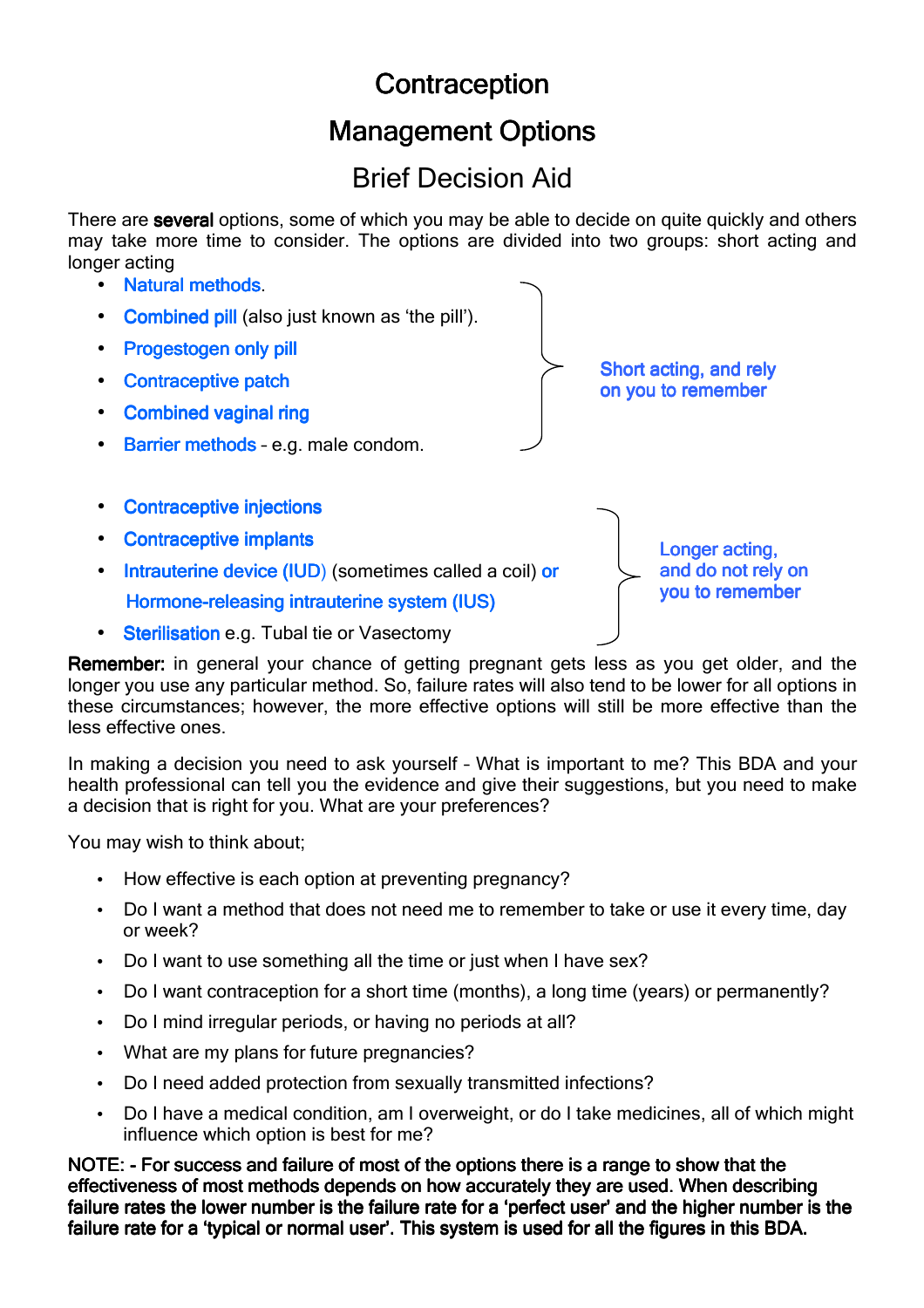### Short acting methods (Rely on you to remember)

| <b>Benefits and risks of natural methods</b> |                                 |                                        |
|----------------------------------------------|---------------------------------|----------------------------------------|
| <b>Treatment Option</b>                      | <b>Benefits</b>                 | <b>Risks or Consequences</b>           |
| <b>Natural Method</b>                        | 960-750 in 1000 women using     | 40-250 in 1000 women using this method |
| Trying to predict                            | this method for a year will not | for a year will become pregnant.       |
| when more likely to                          | become pregnant.                |                                        |
| get pregnant by                              |                                 | You may need specialist advice on how  |
| looking at vaginal                           | No chemicals or hormones        | to do it well.                         |
| discharge (mucus                             | used.                           |                                        |
| method),                                     |                                 | It requires a lot more motivation than |
| temperature                                  | No side effects.                | other methods, and may take several    |
| changes, or testing                          |                                 | months to get the technique right.     |
| urine for hormone                            | Gives you personal control and  |                                        |
| changes.                                     | you become more familiar with   | You have to keep daily records.        |
|                                              | the way your body behaves.      |                                        |
|                                              |                                 | Sex must be avoided at certain times.  |

#### Benefits and risks of combined pill

| <b>Treatment Option</b>                               | <b>Benefits</b>                                                                              | <b>Risks or Consequences</b>                                                                                                  |
|-------------------------------------------------------|----------------------------------------------------------------------------------------------|-------------------------------------------------------------------------------------------------------------------------------|
| <b>Combined pill</b><br>(COCP)<br>Usually taken daily | Between 997-910 in 1000<br>women taking the pill for a year<br>will not become pregnant.     | 3-90 in 1000 women taking the pill for a<br>year will become pregnant.                                                        |
| for 21 days, with a<br>seven day break                | Side effects are uncommon                                                                    | Forgetting to take the pill is a problem for<br>some people.                                                                  |
| before starting the<br>next packet.                   | (e.g. nausea, headaches or<br>sore breasts) and these usually<br>go away within a few weeks. | On average 9-10 in every 10,000 women<br>will get thrombosis (blood clot in the leg<br>or lung) every year compared to 4-5 in |
|                                                       | Eases painful and heavy<br>periods for some people.                                          | every 10,000 women not taking<br>contraception.                                                                               |
|                                                       | Reduces risk of some cancers<br>(ovary in particular, but also<br>colon and womb).           | There may be a very small increased risk<br>of getting breast cancer.                                                         |
|                                                       | Does not interfere with sex.                                                                 | It sometimes causes a rise in blood<br>pressure (which needs checking<br>regularly).                                          |
|                                                       |                                                                                              | How well it works can be affected by<br>other medication and by stomach upsets<br>like diarrhoea.                             |

### Benefits and risks of progestogen only pill

| <b>Treatment Option</b> | <b>Benefits</b>                  | <b>Risks or Consequences</b>              |
|-------------------------|----------------------------------|-------------------------------------------|
| Progestogen only        | Between 997-910 in 1000          | 3-90 in 1000 women taking for a year will |
| pill                    | women taking the pill for a year | become pregnant.                          |
| This is taken once      | will not become pregnant.        |                                           |
| daily with no           |                                  | Periods often irregular: 200 in 1000      |
| breaks.                 | Lower risk of serious problems   | women have no bleeding, 400 in 1000       |
|                         | than combined pill (e.g. blood   | have regular bleeding and 400 in 1000     |
|                         | clots - thrombosis).             | have irregular bleeding.                  |
|                         |                                  |                                           |
|                         | Does not interfere with sex.     | Side effects include mood swings,         |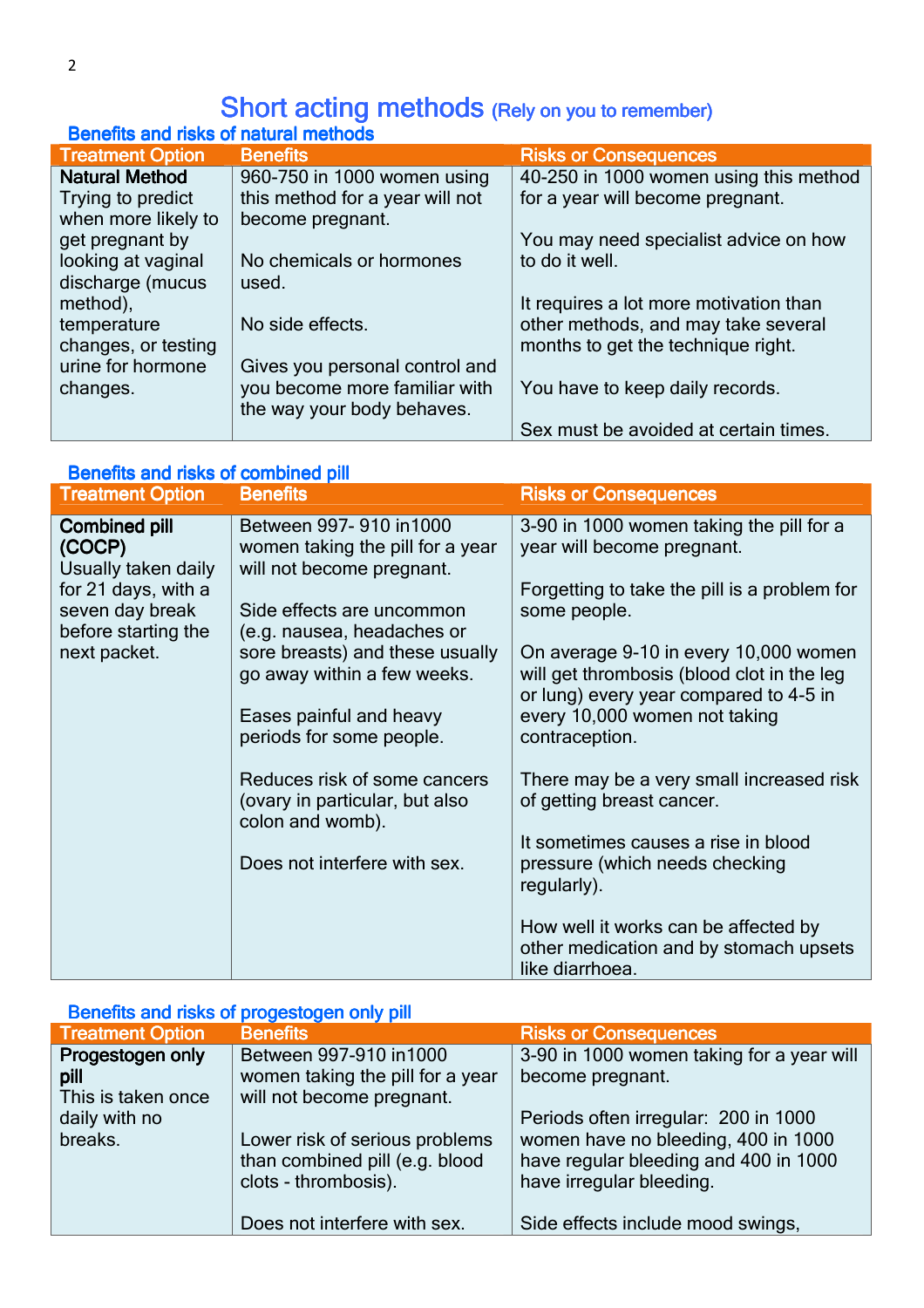| Can be taken when                                             | increase in acne, and breast discomfort,<br>but these usually settle within a couple of<br>months. |
|---------------------------------------------------------------|----------------------------------------------------------------------------------------------------|
| breastfeeding.                                                |                                                                                                    |
|                                                               | Have to remember to take it regularly                                                              |
| Less risk than combined pill in<br>smokers over 35 and people | each day.                                                                                          |
| with migraine.                                                | How well it works can be affected by                                                               |
|                                                               | other medication and by stomach upsets                                                             |
|                                                               | like diarrhoea.                                                                                    |

#### Benefits and risks of contraceptive patch

| <b>Treatment Option</b>                    | <b>Benefits</b>                                                                | <b>Risks or Consequences</b>                                                                                                               |
|--------------------------------------------|--------------------------------------------------------------------------------|--------------------------------------------------------------------------------------------------------------------------------------------|
| Contraceptive<br>patch<br>Involves placing | Between 997-910 in 1000<br>women using the patch for a<br>year will not become | 3-90 in 1000 women using the patch for a year<br>will become pregnant.                                                                     |
| a patch (e.g. on<br>the arm) once a        | pregnant.                                                                      | Some women have skin irritation - about 20 in<br>1000 women stop because of itching, redness                                               |
| week for three<br>weeks and then           | Don't have to remember to<br>take pill daily, but still need                   | or soreness.                                                                                                                               |
| removing for a<br>one week break.          | to remember to put patch on<br>weekly.                                         | Very occasionally the patch will not stick well<br>and some worry that it can be seen.                                                     |
|                                            | Periods often lighter, less<br>painful, more regular.                          | Some people have mild side effects such as<br>breast discomfort, headache, nausea,<br>breakthrough bleeding. These tend to settle          |
|                                            | Still effective even if you<br>vomit or have diarrhoea.                        | down within the first few months.                                                                                                          |
|                                            |                                                                                | On average 9-10 in every 10,000 women will<br>get thrombosis (blood clot in the leg or lung)<br>every year compared to 4-5 in every 10,000 |
|                                            |                                                                                | women not taking contraception.                                                                                                            |
|                                            |                                                                                | There may be a very small increased risk of<br>getting breast cancer.                                                                      |

### Benefits and risks of vaginal ring

| <b>Treatment Option</b>                   | <b>Benefits</b>                                       | <b>Risks or Consequences</b>                                                           |
|-------------------------------------------|-------------------------------------------------------|----------------------------------------------------------------------------------------|
| Vaginal ring                              | Between 910 - 997                                     | 3-90 in 1000 women using a ring for a year will                                        |
| Involves placing a<br>vaginal ring in the | women in every 1000<br>using the vaginal ring for     | become pregnant.                                                                       |
| vagina for three<br>weeks and then        | a year will not become<br>pregnant.                   | Some women have a vaginal discharge with the<br>vaginal ring (about 40 in 1000 women). |
| having one week<br>break.                 | Don't have to remember                                | Some worry that it may be felt, but most women                                         |
|                                           | to take a pill every day,                             | and their partners cannot feel it when in the                                          |
|                                           | but do need to remember<br>to change the ring every   | correct position.                                                                      |
|                                           | month.                                                | Some people have mild side effects such as<br>breast discomfort, headache, nausea,     |
|                                           | Periods often lighter, less<br>painful, more regular. | breakthrough bleeding. These tend to settle<br>down within the first few months.       |
|                                           |                                                       |                                                                                        |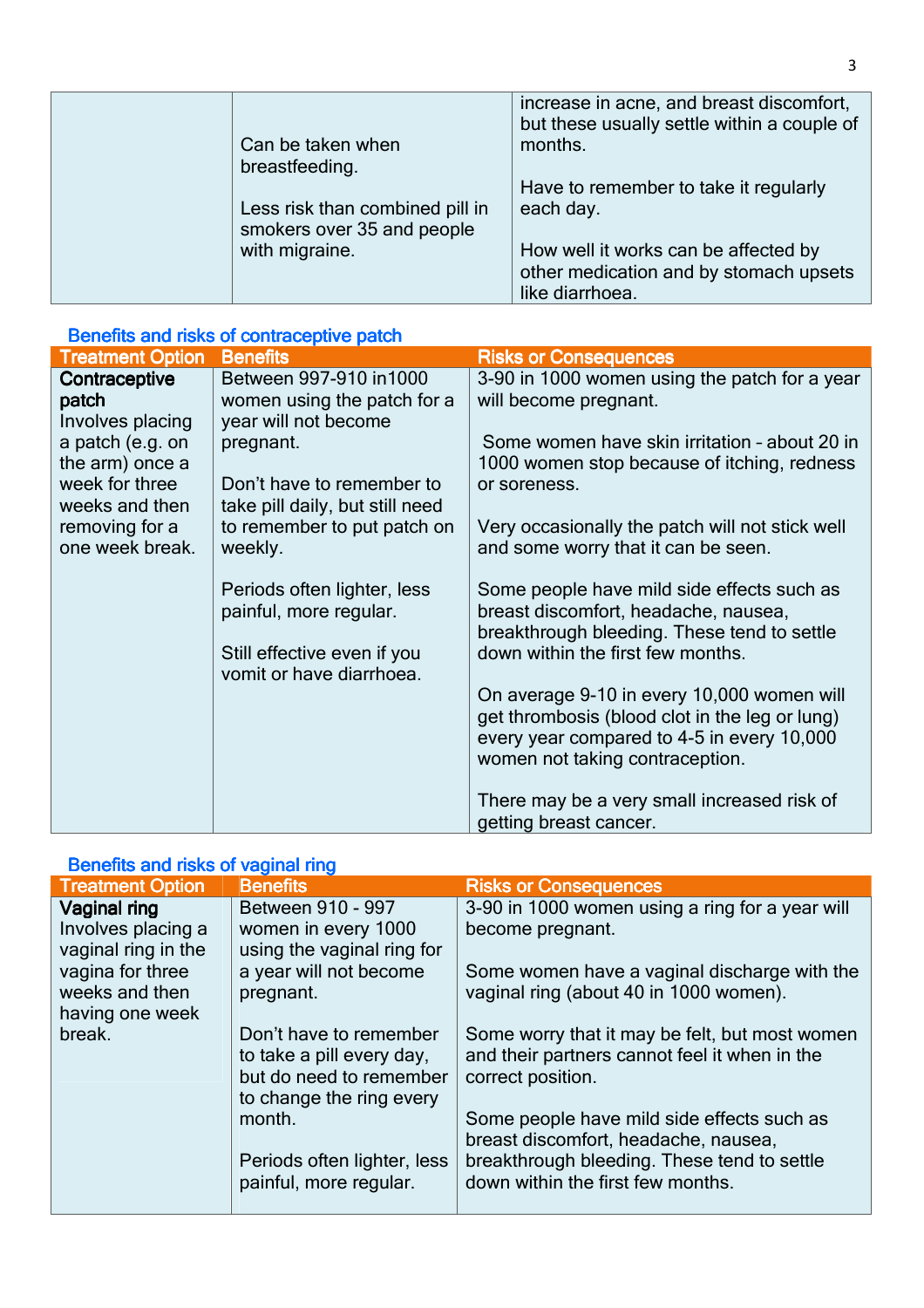| Still effective even if you<br>vomit or have diarrhoea. | On average 9-10 in every 10,000 women will<br>get thrombosis (blood clot in the leg or lung)<br>every year compared to 4-5 in every 10 000<br>women not taking contraception.<br>There may be a very small increased risk of<br>getting breast cancer. |
|---------------------------------------------------------|--------------------------------------------------------------------------------------------------------------------------------------------------------------------------------------------------------------------------------------------------------|
|                                                         |                                                                                                                                                                                                                                                        |

| Benefits and Risks/Cons of barrier methods (male condom/cap) |                                                                    |                                                                           |
|--------------------------------------------------------------|--------------------------------------------------------------------|---------------------------------------------------------------------------|
| <b>Treatment Option</b>                                      | <b>Benefits</b>                                                    | <b>Risks or Consequences</b>                                              |
| <b>Barrier methods</b>                                       | Between 980-800 in 1000                                            | 20 - 200 in 1000 women using correctly                                    |
| such as male or                                              | women using barrier methods for                                    | for a year will become pregnant.                                          |
| female condoms                                               | a year will not become pregnant.                                   |                                                                           |
| and the diaphragm                                            |                                                                    | Needs to be used properly and used                                        |
| or 'cap'                                                     | No medical side effects, except<br>occasionally some irritation of | every time you have sexual intercourse.                                   |
| These are used just<br>at the time of                        | the vagina with the diaphragm.                                     | Male condoms occasionally split or<br>come off. The cap can be wrongly    |
| having sexual                                                | Protect against sexually                                           | positioned.                                                               |
| intercourse.                                                 | transmitted infections and                                         |                                                                           |
|                                                              | possibly cervical cancer.                                          | Some people find that having to                                           |
|                                                              |                                                                    | 'prepare' before having sex is a                                          |
|                                                              | Condoms are widely available.                                      | disadvantage.                                                             |
|                                                              |                                                                    |                                                                           |
|                                                              |                                                                    | The diaphragm needs to be fitted by a<br>trained practitioner first time. |

### Longer acting methods (do not rely on you to remember so much)

| Benefits and risks of contraceptive injections |                                                 |                                                                            |
|------------------------------------------------|-------------------------------------------------|----------------------------------------------------------------------------|
| <b>Treatment Option</b>                        | <b>Benefits</b>                                 | <b>Risks or Consequences</b>                                               |
| Progestogen only                               | 998-940 in 1000 women                           | 2-60 in 1000 women using injection for a year                              |
| injection                                      | using for a year will not                       | will become pregnant.                                                      |
|                                                | become pregnant.                                |                                                                            |
| Involves an                                    |                                                 | You have to remember to go to the GP/clinic                                |
| injection every 8-12<br>weeks which is         | Don't have to remember<br>to take a pill daily. | every 10-12 weeks.                                                         |
| usually put in the                             |                                                 | Periods may become irregular, but they may be                              |
| buttock or upper                               | Only need to think about                        | lighter or stop altogether - about 550 in 1000                             |
| arm.                                           | contraception every 10-<br>12 weeks.            | women will not have a period after one year.                               |
|                                                |                                                 | Some women have side effects but these are                                 |
|                                                | Does not interfere with                         | uncommon (e.g. weight gain, mood changes,                                  |
|                                                | sex.                                            | and breast discomfort).                                                    |
|                                                | Can be used when                                | Can lead to thinning of the bones in some                                  |
|                                                | breastfeeding.                                  | women who are already at risk - smokers,                                   |
|                                                |                                                 | people taking steroids or with family history of                           |
|                                                | It may help problems                            | thin bones.                                                                |
|                                                | such as pre-menstrual                           |                                                                            |
|                                                | tension, heavy periods                          | If you stop, your normal ability to become                                 |
|                                                | and painful periods.                            | pregnant may take several months to return.                                |
|                                                |                                                 | Some women take 6-8 months, rarely up to two<br>years, for this to return. |
|                                                |                                                 |                                                                            |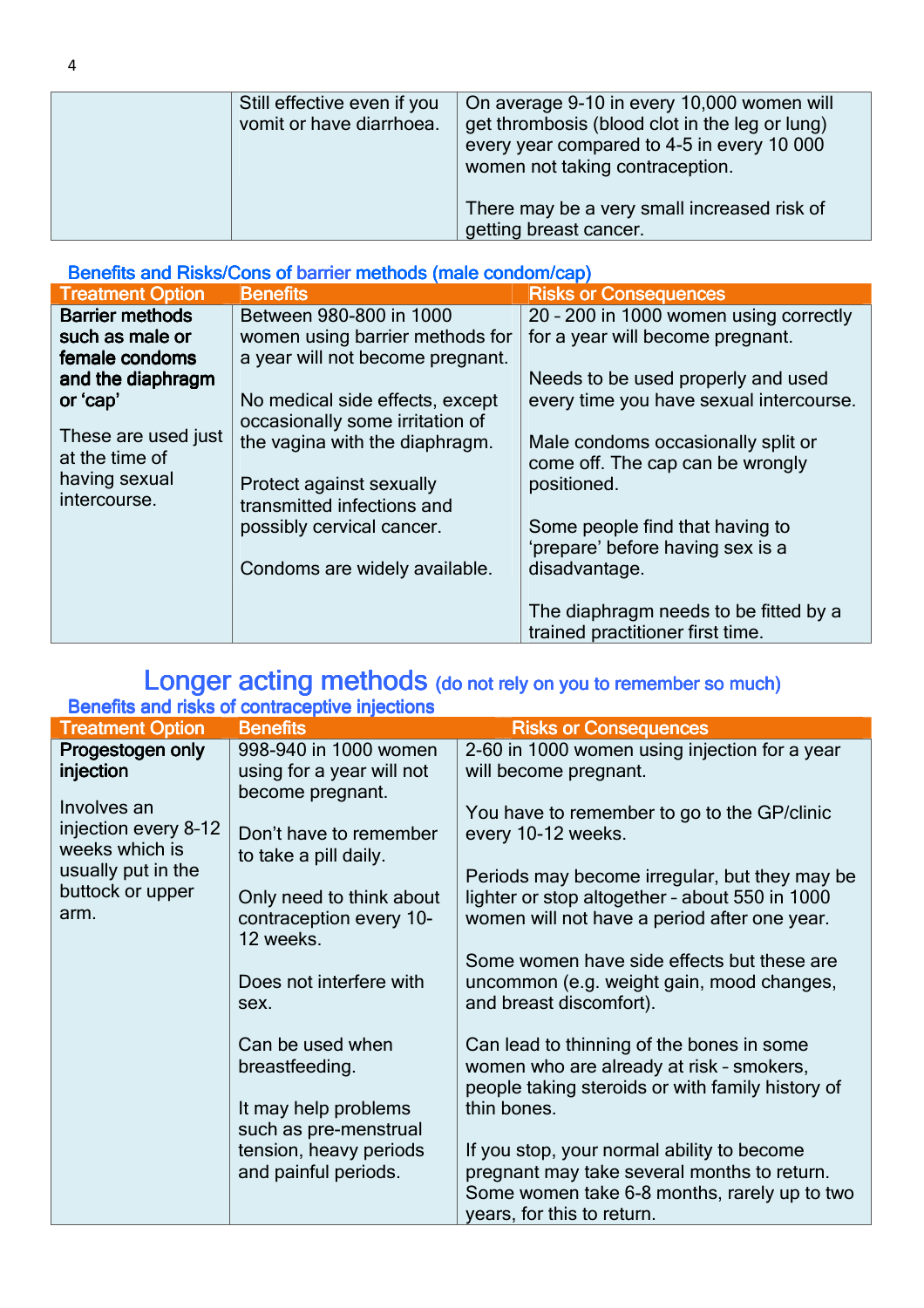|  | Cannot undo, so if side effects occur they may |
|--|------------------------------------------------|
|  | last at least 8-12 weeks.                      |

#### Benefits and Risks/Cons of contraceptive implants

| <b>Treatment Option</b> | <b>Benefits</b>                     | <b>Risks or Consequences</b>           |
|-------------------------|-------------------------------------|----------------------------------------|
| Implant                 | It is very effective. 1999 in every | 1 in every 2000 women using implant    |
| Involves putting a      | 2000 women using an implant for a   | for a year will become pregnant.       |
| small 'rod' under       | year will not become pregnant.      |                                        |
| the skin usually of     |                                     | Some women do not like the idea of     |
| the inner upper         | Don't have to remember to take pill | the procedure, or of being able to     |
| arm. A local            | daily.                              | feel the 'rod'.                        |
| anaesthetic is used     |                                     |                                        |
| and it takes about      | Only need to think about            | Most women will have unpredictable     |
| 10 minutes to do.       | contraception every three years.    | periods (sometimes heavier but         |
| It must be replaced     |                                     | usually lighter than a normal period). |
| every three years.      | Does not interfere with sex.        |                                        |
|                         |                                     | 2 in 10 have no bleeding.              |
|                         | Can be used when breastfeeding.     |                                        |
|                         |                                     | Some women have side effects such      |
|                         | Can be removed if side effects      | as breast discomfort, fluid retention  |
|                         | troublesome; loses effect           | and increase in acne, but these tend   |
|                         | immediately after being removed.    | to settle after a few months.          |

#### Benefits and risks of intrauterine device

| <b>Treatment Option</b>                            | <b>Benefits</b>                                       | <b>Risks or Consequences</b>                                                                          |
|----------------------------------------------------|-------------------------------------------------------|-------------------------------------------------------------------------------------------------------|
| <b>IUD</b> (coil)                                  | It is very effective. 994-992 in                      | 6-8 in 1000 women using an IUD for a                                                                  |
| Involves placement                                 | 1000 women using an IUD for<br>a year will not become | year will become pregnant.                                                                            |
| of IUD (coil) into<br>the womb (uterus).           | pregnant.                                             | Periods may get heavier and/or more<br>painful.                                                       |
| Procedure is done                                  | Can keep it in for 5-10 years -                       |                                                                                                       |
| in GP                                              | depending on the type fitted.                         | Small risk of pelvic infection if you have a<br>sexually transmitted infection (STI) when it          |
| surgery/sexual<br>health clinic and<br>takes 20-30 | Don't have to remember to<br>take pill daily.         | is fitted or have unprotected sex with a<br>new partner who has an STI.                               |
| minutes.                                           | Does not interfere with sex.                          | If you do become pregnant, there is a 50                                                              |
| Removal is usually<br>very simple.                 | Has no hormonal side effects.                         | in 1000 chance of it being an ectopic<br>pregnancy (pregnancy outside womb).                          |
|                                                    |                                                       | IUD may come out (50 in 1000 women in<br>the first year).                                             |
|                                                    |                                                       | At the time of fitting an IUD may rarely<br>perforate the wall of the womb (1 in 1000<br>placements). |

| Benefits and risks of hormone releasing intrauterine system (IUS) |                                                              |                                    |  |  |
|-------------------------------------------------------------------|--------------------------------------------------------------|------------------------------------|--|--|
| <b>Treatment Option</b>                                           | <b>Benefits</b>                                              | <b>Risks Consequences</b>          |  |  |
|                                                                   | <b>IUS (hormonal coil)</b> It is very effective. 998 in 1000 | 2 in 1000 women using an IUS for a |  |  |
| Involves placement                                                | women using for a year will not                              | vear will become pregnant.         |  |  |
| of IUS (hormonal                                                  | become pregnant.                                             |                                    |  |  |